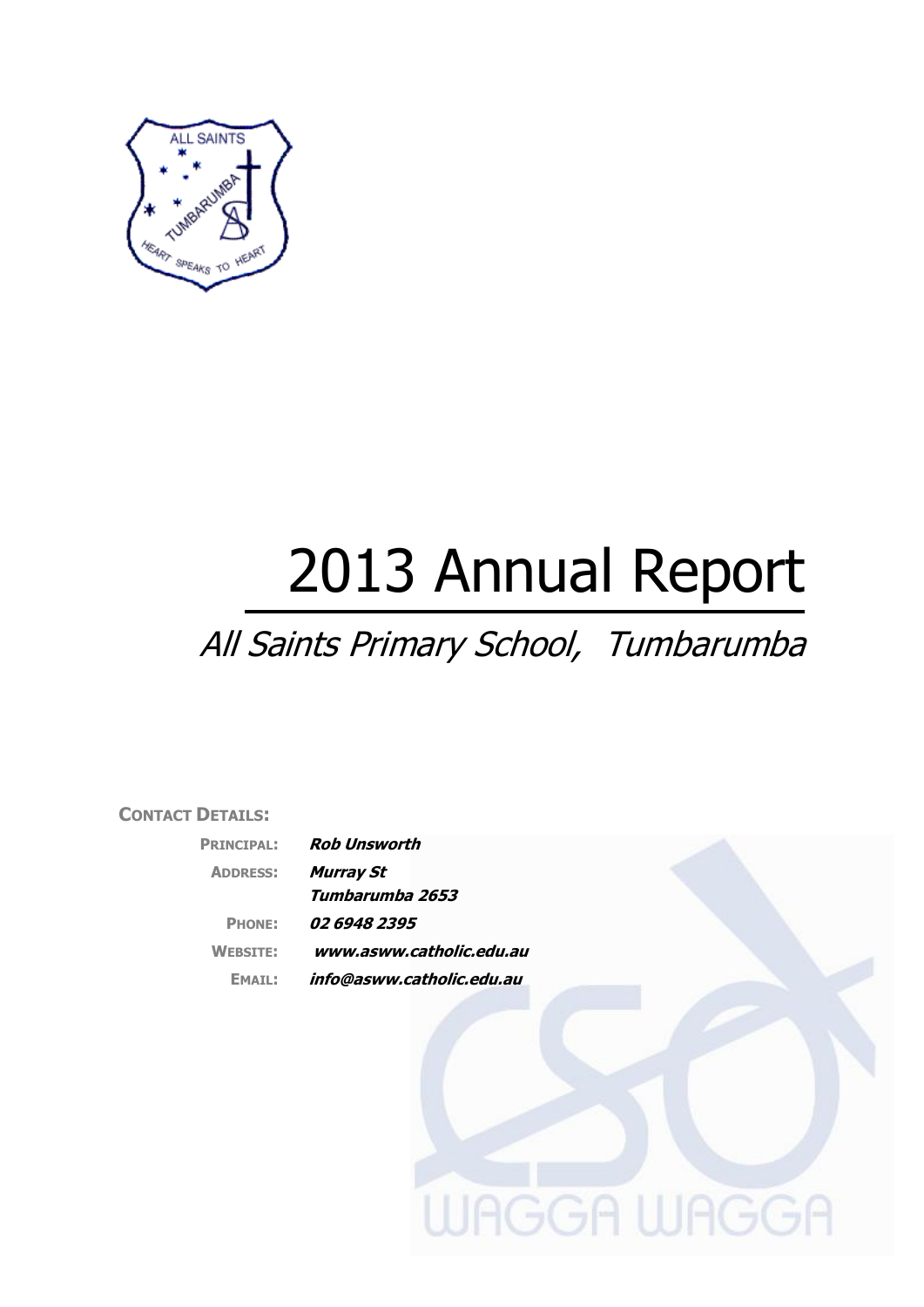# **The School**

All Saints School is located in Tumbarumba at the foothill of the Snowy Mountains in Southern NSW. The school is co-educational from Kindergarten to Year 6.

For the 2013 year, the school has had a coprincipal, shared with another nearby Catholic School.

In the second half of the year the school has seen a significant increase in student enrolments and it is likely that growth in excess of 10% will be achieved year on year.

# **Catholic Identity**

The School is the Parish School of All Saints Parish, and the Parish Priest Father Brancik supports the faith development of the children.

The school welcomes the opportunity to provide a Christ centred education all members of the community who elect to attend our school.

The children and staff regularly participate in prayer and worship. The staff also share a weekly prayer session.

#### **A Message from key School Bodies**

2013 has been a progressive year for All Saints School Council. With the arrival and subsequent continued appointment of our new Principal, Rob Unsworth, we were off to a positive start. This was followed by the Ian Giles bequest which was left to the students of All Saints School, to be managed by Council. This bequest money has already seen the students benefit with new shade sails for the play equipment, the upgrade of the play equipment platforms and the approval for staff to purchase Chromebooks to be used in the classrooms to support the implementation of the new National Curriculum. Much discussion was had to ensure the staff were aware that the parents want these to enhance, not replace, teacher interaction with our students.

The smaller but still important fundraisers have continued and will continue as the Giles bequest money is for the children while other expenses such as maintenance of the grounds will still need to be covered. I'd like to take this opportunity to thank the parents of the school who helped with the Debutante Ball, canteen, street stalls, raffles, in the classroom, excursion and sporting events. I also acknowledge the efforts of the parents who make themselves available for the activities and events organised by the staff during school time. Parent and community commitment to the students of All Saints School has always helped to distinguish All Saints School.

We are lucky to see the staff of All Saints evolving their teaching practices and focusing on a firm direction for education at All Saints and I look forward to a new year with our school.

I am always pleased to see Father Brancik in the corridor of All Saints and thanks him for his input at Council meetings. It is wonderful to see his increased time and efforts in a very busy schedule. I'd like to also thank you to our current council members, especially the executive for the time they commit to the school.

Carmel Smith, Chairperson, All Saints Primary School Council

#### **Student Outcomes in Standardised National Literacy and Numeracy Testing**

All Saints has participated in NAPLAN Literacy & Numeracy since 1998 and NAPLAN Writing since 2001. The school monitors the NAPLAN Trend Data each year and uses this information to inform its learning and teaching practices for the upcoming year. The student outcomes from the NAPLAN Literacy and Numeracy tests reflect the teaching occurring at All Saints.

#### **Professional Learning**

Professional Learning was undertaken by staff in the following areas: Reading Recovery SENA 1 & 2 Live Life Well Programme Curriculum Review Programme Consistent Teacher Judgement in Assessment Best Start Training and Revision Google Docs Training Developing Adult prayer through the **Scriptures** Improving the teaching of student vocabulary Development of New English Scope and **Sequence**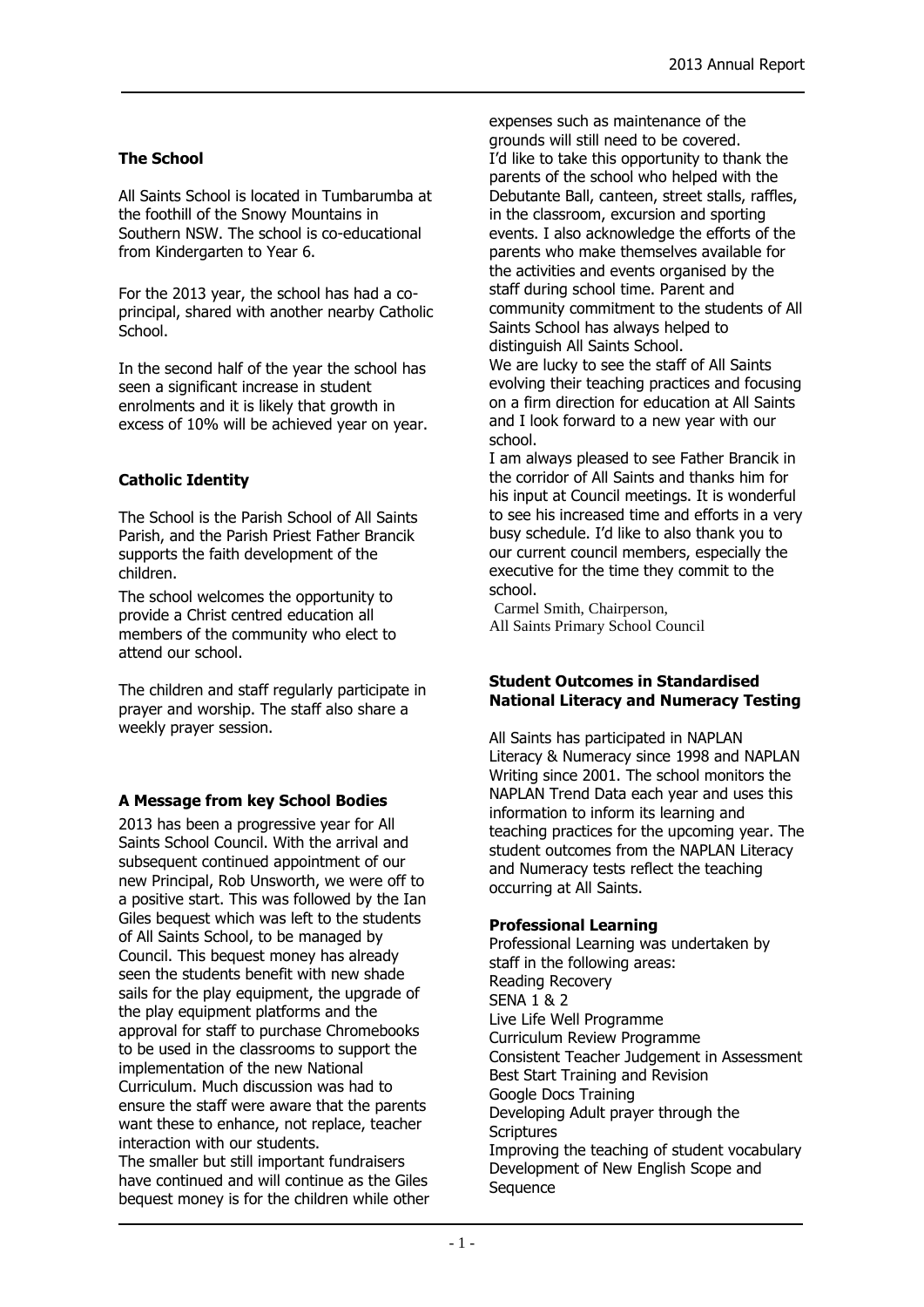Unpacking of the new English Syllabus First Aide CPR Child Protection First Steps in Maths Stars and Cars (improved meaning from reading)

# **Teaching Staff**

The NSW government requires that this report detail the number of teachers in each of the following categories:

A) have teaching qualifications from a recognised higher education institution within Australia

B) have qualifications from a recognised higher education institution within Australia but no formal teacher education qualifications C) have relevant successful teaching experience and appropriate knowledge but no formal teacher qualifications.

|  | Δ/<br>'I AL |
|--|-------------|
|  |             |

#### **Workforce Composition**

The teaching staff consisted of two male and 3 female staff members who are fulltime and 1 female staff (part-time). The school also employs one female secretary (part-time), one female teacher aide (part-time), one female cleaner (part-time) and one male groundsman (part time).

#### **Student Attendance**

Student attendance rates for each Year level and the whole school

| Year              | Attendance % |  |
|-------------------|--------------|--|
| Kinder            | 87.97%       |  |
| Year 1            | 92.74%       |  |
| Year <sub>2</sub> | 91.71%       |  |
| Year <sub>3</sub> | 85.85%       |  |
| Year <sub>4</sub> | 91.32%       |  |
| Year 5            | 94.44%       |  |
| Year <sub>6</sub> | 88.02%       |  |

#### **Student Non-Attendance**

There is an expectation that children will attend school daily. When this is not

occurring the Diocesan Policy is followed to ensure that children attend school.

#### **Enrolment Policy**

- To provide a Catholic Education for all children in our community irrespective of their differing needs, providing that school resources can support them.
- To ensure that no child is denied a Catholic Education because of financial hardship.
- To ensure all parents give a firm undertaking that they accept and support the life, nature and identity of the Catholic School, including participation in all aspects of Religious Education.

#### **Professional Learning Characteristics of the Student Body**

| ימא | Sirls | India' | $\cdot$ ote* $\overline{\phantom{a}}$ | TOTAL |
|-----|-------|--------|---------------------------------------|-------|
|     |       |        |                                       |       |

\***L**anguage background **O**ther **T**han **E**nglish

Structure of Classes

#### **Kindergarten/ Year 1**

**Year 2/3/4**

#### **Years 5/6**

#### **School Policies**

#### **Discipline**

The School Discipline Policy at All Saints Primary School aims to provide a safe, caring and supportive learning and teaching environment. The policy helps students to demonstrate responsible behaviour and a sense of self worth, and respect and consideration for the feelings, rights and property of others. It also aims to maximise opportunities for learning and teaching. Procedural fairness is used in dealing with all issues.

Students and staff have the right to expect that they will spend the school day free from the fear of bullying, harassment and intimidation.

Antibullying is a priority. At All Saints bullying is not acceptable in any form.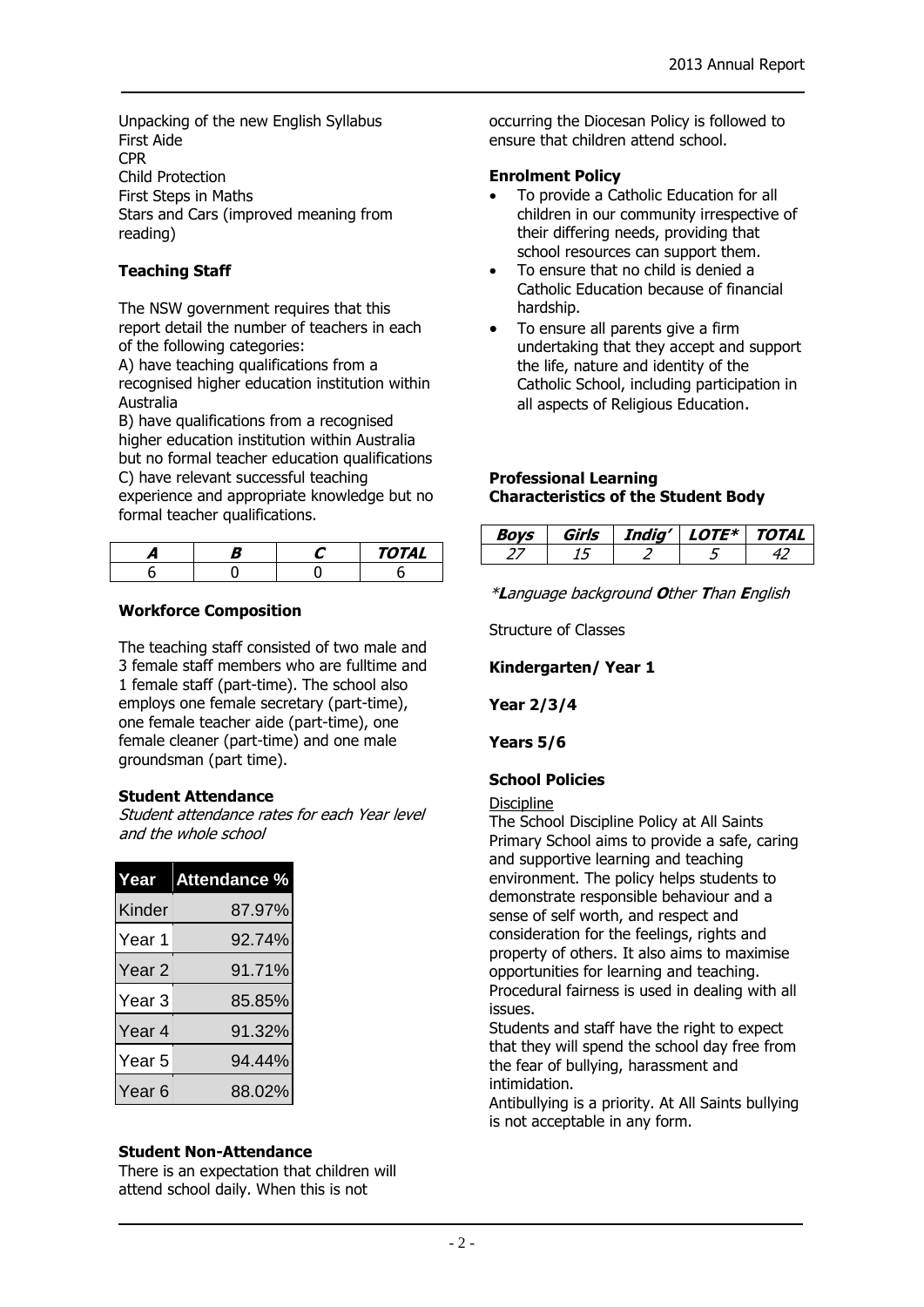#### Student Welfare

The All Saints Community believes that pastoral care is a life-giving focus that is a response to each person's needs of selfesteem, positive discipline, effective learning, purpose in life, moral and personal development, experienced within the ethos of a gospel-based community.

Pastoral care is central to the ethos and identity of a Catholic school. It is essential that pastoral care for students be given a high priority.

The role of schools as an educational institution is to encourage excellence, the pursuit of learning and the care of all individual students. The primary purpose of schools is to promote the full physical, social, intellectual emotional and spiritual development of the students.

The school has in accordance with Diocesan Guidelines, set up a Well Being Committee. This committee consists of the teaching staff, principal, school counsellor and Access and Equity. The main role of the committee is to review the welfare of any student in the school who may need assistance Complaints and Grievances

The school handles the issues of complaints and grievances according to **Diocesan Policy.** 

#### Changes to School Policies

During the 2013 school year All Saints School participated in four curriculum reviews; Creative Arts, Religion, Maths and Human Society and It's Environment. As part of a continual process, the following non-curricula policies were reviewed, Assessment Plans, School Timetable, Programming Policy, Assessment and Reporting Policy and the Learning across the Curriculum Perspectives Policy. All policies are saved on server and available for parents when asked. Procedures for Accident Policy and Procedures for near misses, Procedures for School Attendance, Student Health Care Guidelines, Visa Application, ESL Application, National Copyright Guidelines, Co-Curricular Road Show License, Safety Inspection Checklist for a Swimming Pool, Safety Inspection Checklist for Signage, Safety Inspection Checklists for Fieldwork, Excursions, Camping, Fetes, Working Bees and Adventure Sports, Water Safety Guidelines, Child Pornography Procedures for

Handling an Allegation, Record Retention Procedures, Electrical and Chemical Safety, Drug Education Policy, Alcohol, Smoking and Schools Policy, Visitors Policy and Procedures, Working with Children Background Check, Application or Volunteers to Transport Students in Private Vehicles, Pastoral Care Policy and Guidelines for Drugs in Schools., were also reviewed by members of staff.

#### **Improvement Targets**

The school has three main foci for this year.

To improve the ability of the children to correct attempt to spell known words using a phonics based approach.

To significantly improve the base numeracy levels of the students in K – 3

To improve the interaction between students in the way that they speak and interact with each other

#### **Initiatives Promoting Respect and Responsibility**

Members of staff have been working with the children to improve the culture within the school. This has included activities designed to show respect to all we come in contact with, the use of manners and the modelling in everyday activities by the staff of the type of acceptable behaviour within the school.

The staff also undertook Professional Development during a staff meeting on setting and establishing Norms of Behaviour for the School and in the classroom. These will be implemented in 2014.

#### **Community Satisfaction**

The following information has been provided to the school. It has been a valuable gauge for determining the level of satisfaction the community has with our school.